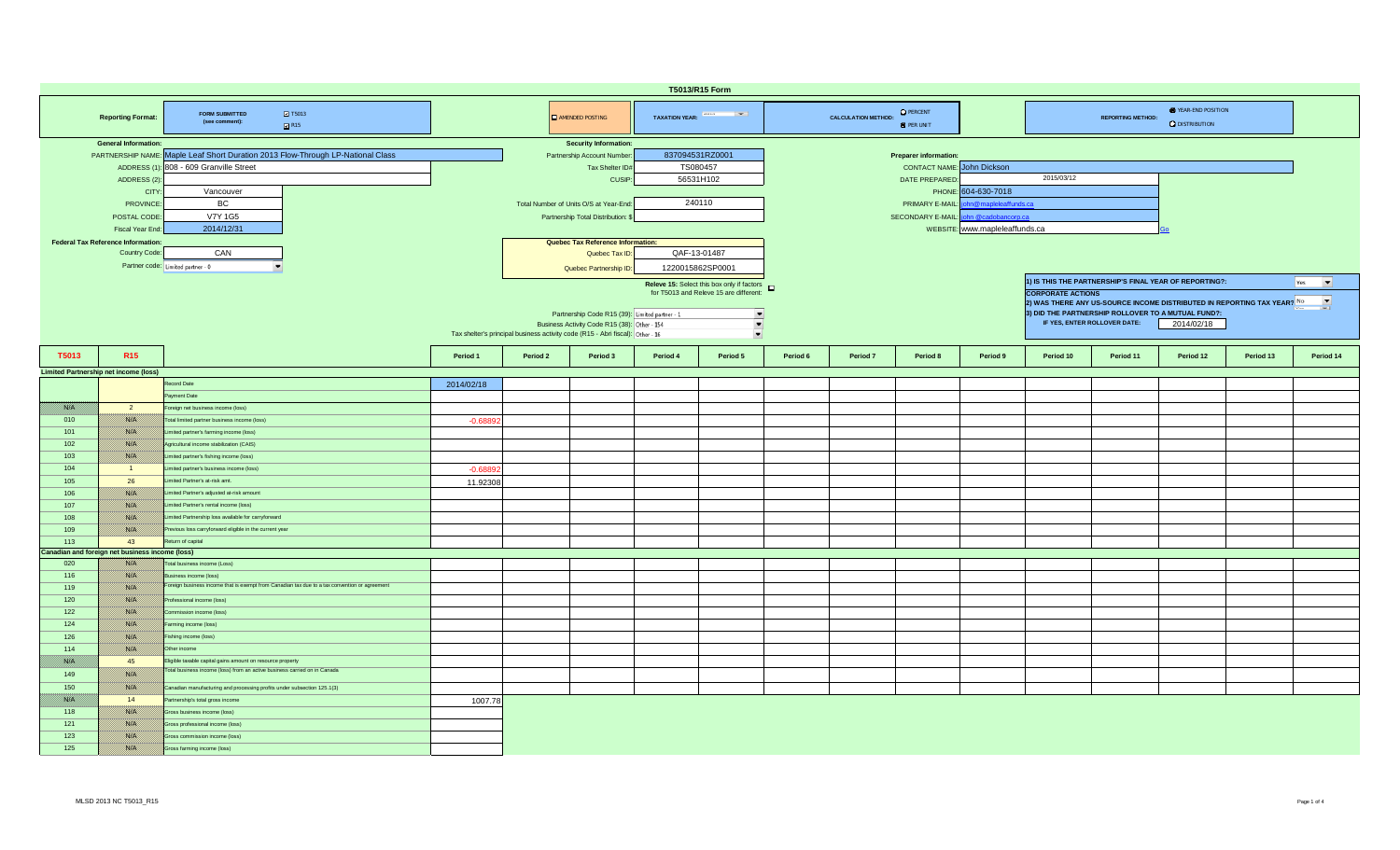| T5013                         | R <sub>15</sub>                                       |                                                                                                 | Period 1 | Period 2 | Period 3 | Period 4<br>Period 5 | Period 6 | Period 7 | Period 8 | Period 9 | Period 10 | Period 11 | Period 12 | Period 13 | Period 14 |
|-------------------------------|-------------------------------------------------------|-------------------------------------------------------------------------------------------------|----------|----------|----------|----------------------|----------|----------|----------|----------|-----------|-----------|-----------|-----------|-----------|
| 127                           |                                                       | Gross fishing income (loss)                                                                     |          |          |          |                      |          |          |          |          |           |           |           |           |           |
|                               |                                                       | >>> Canadian and foreign net business income (loss) - Jurisdiction Allocation                   |          |          |          |                      |          |          |          |          |           |           |           |           |           |
| $\overline{\phantom{a}}$      |                                                       |                                                                                                 |          |          |          |                      |          |          |          |          |           |           |           |           |           |
| $\overline{\phantom{a}}$      |                                                       |                                                                                                 |          |          |          |                      |          |          |          |          |           |           |           |           |           |
| $\overline{\phantom{a}}$      |                                                       |                                                                                                 |          |          |          |                      |          |          |          |          |           |           |           |           |           |
| $\blacktriangledown$          |                                                       |                                                                                                 |          |          |          |                      |          |          |          |          |           |           |           |           |           |
| $\blacktriangledown$          |                                                       |                                                                                                 |          |          |          |                      |          |          |          |          |           |           |           |           |           |
| $\blacktriangledown$          |                                                       |                                                                                                 |          |          |          |                      |          |          |          |          |           |           |           |           |           |
| $\overline{\phantom{0}}$      |                                                       |                                                                                                 |          |          |          |                      |          |          |          |          |           |           |           |           |           |
|                               | Canadian and foreign investments and carrying charges |                                                                                                 |          |          |          |                      |          |          |          |          |           |           |           |           |           |
| 110                           | $\overline{\mathbf{3}}$                               | Canadian and foreign net rental income (loss)                                                   |          |          |          |                      |          |          |          |          |           |           |           |           |           |
| 111                           | $\overline{4}$                                        | Foreign net rental income (loss)                                                                |          |          |          |                      |          |          |          |          |           |           |           |           |           |
| 112                           | <b>BARA</b>                                           | Foreign net rental income that is exempt from Canadian tax due to a tax convention or agreement |          |          |          |                      |          |          |          |          |           |           |           |           |           |
| 117                           | <b>BARTA</b>                                          | Gross Canadian and foreign rental income                                                        |          |          |          |                      |          |          |          |          |           |           |           |           |           |
| 128                           | $\overline{7}$                                        | terest from Canadian sources                                                                    |          |          |          |                      |          |          |          |          |           |           |           |           |           |
| 146                           | $\overline{7}$                                        | Other investment income                                                                         |          |          |          |                      |          |          |          |          |           |           |           |           |           |
| 129                           | 6B                                                    | Actual amount of dividends (other than eligible dividends)                                      |          |          |          |                      |          |          |          |          |           |           |           |           |           |
| 132                           | <b>6A</b>                                             | Actual amount of eligible dividends                                                             |          |          |          |                      |          |          |          |          |           |           |           |           |           |
| 135                           | 8                                                     | Foreign dividend and interest income                                                            |          |          |          |                      |          |          |          |          |           |           |           |           |           |
| 137                           | 13                                                    | Business investment loss                                                                        |          |          |          |                      |          |          |          |          |           |           |           |           |           |
| 145                           | 15B                                                   | Dividend rental arrangement compensation payments                                               |          |          |          |                      |          |          |          |          |           |           |           |           |           |
| 210                           | <b>15A</b>                                            | Total carrying charges                                                                          |          |          |          |                      |          |          |          |          |           |           |           |           |           |
|                               |                                                       | >>> Canadian and foreign investments and carrying charges - Jurisdiction allocation             |          |          |          |                      |          |          |          |          |           |           |           |           |           |
| $\overline{\phantom{a}}$      |                                                       |                                                                                                 |          |          |          |                      |          |          |          |          |           |           |           |           |           |
| $\overline{\phantom{a}}$      |                                                       |                                                                                                 |          |          |          |                      |          |          |          |          |           |           |           |           |           |
| $\overline{\phantom{a}}$      |                                                       |                                                                                                 |          |          |          |                      |          |          |          |          |           |           |           |           |           |
| $\overline{\phantom{a}}$      |                                                       |                                                                                                 |          |          |          |                      |          |          |          |          |           |           |           |           |           |
| $\blacktriangledown$          |                                                       |                                                                                                 |          |          |          |                      |          |          |          |          |           |           |           |           |           |
| $\overline{\phantom{a}}$      |                                                       |                                                                                                 |          |          |          |                      |          |          |          |          |           |           |           |           |           |
| Other amounts and information |                                                       |                                                                                                 |          |          |          |                      |          |          |          |          |           |           |           |           |           |
| 030                           | <b>BATH</b>                                           | Total capital gain (loss)                                                                       | 4.47236  |          |          |                      |          |          |          |          |           |           |           |           |           |
| 151                           | 10 <sup>°</sup>                                       | Capital gains (losses) [R15: used to calculate the deduction]                                   |          |          |          |                      |          |          |          |          |           |           |           |           |           |
| 151                           | 12                                                    | Capital gains (losses) [R15: not used to calculate the deduction]                               | 4.47236  |          |          |                      |          |          |          |          |           |           |           |           |           |
| 159                           | 11                                                    | Capital gains reserve                                                                           |          |          |          |                      |          |          |          |          |           |           |           |           |           |
| 040                           | 5 <sub>5</sub>                                        | Capital cost allowance                                                                          |          |          |          |                      |          |          |          |          |           |           |           |           |           |
| <u> Birliy</u>                | 9                                                     | Patronage dividends from a cooperative                                                          |          |          |          |                      |          |          |          |          |           |           |           |           |           |
| <u> British</u>               | 16                                                    | Quebec income tax withheld at source                                                            |          |          |          |                      |          |          |          |          |           |           |           |           |           |
| <u> British</u>               | 34                                                    | R15: Exploration expenses - Northern Quebec                                                     |          |          |          |                      |          |          |          |          |           |           |           |           |           |
| <u> Birth</u>                 | 21B                                                   | westment tax credit (R15 only: Other Property)                                                  |          |          |          |                      |          |          |          |          |           |           |           |           |           |
| <u>filman</u>                 | 24A                                                   | Member Corp's share of debt                                                                     |          |          |          |                      |          |          |          |          |           |           |           |           |           |
| BANG K                        | 24B                                                   | Member Corp's share of qualified property                                                       |          |          |          |                      |          |          |          |          |           |           |           |           |           |
| //www                         | <b>24C</b>                                            | Member Corp's share of total assets                                                             |          |          |          |                      |          |          |          |          |           |           |           |           |           |
| film ann a                    | 27                                                    | Limited Partnership Loss                                                                        |          |          |          |                      |          |          |          |          |           |           |           |           |           |
| Birth M                       | 32                                                    | Exploration exp. Incurred in Quebec                                                             |          |          |          |                      |          |          |          |          |           |           |           |           |           |
| <u> British</u>               | 33                                                    | Surface mining/oil&gas exploration exp. in Quebec                                               |          |          |          |                      |          |          |          |          |           |           |           |           |           |
| <u>filman</u>                 | $35 - 28$                                             | Amt. Of assistance corresponding to exp. Reported in 28 on R15                                  |          |          |          |                      |          |          |          |          |           |           |           |           |           |
| //www                         | $35 - 29$                                             | Amt. Of assistance corresponding to exp. Reported in 30 on R15                                  |          |          |          |                      |          |          |          |          |           |           |           |           |           |
| <u> British</u>               | $35 - 30$                                             | Amt. Of assistance corresponding to exp. Reported in 32 on R15                                  |          |          |          |                      |          |          |          |          |           |           |           |           |           |
| <u> Birth</u>                 | $35 - 32$                                             | Amt. Of assistance corresponding to exp. Reported in 33 on R15                                  |          |          |          |                      |          |          |          |          |           |           |           |           |           |
| BAKT S                        | $35 - 33$                                             | Amt. Of assistance corresponding to exp. Reported in 33 on R15                                  |          |          |          |                      |          |          |          |          |           |           |           |           |           |
| <u> British</u>               | $35 - 34$                                             | Research amt. of assistance corresponding to exp. Reported in 34 on R15                         |          |          |          |                      |          |          |          |          |           |           |           |           |           |
| //www                         | 42                                                    | Percentage of business carried on in Quebec by the partnership                                  |          |          |          |                      |          |          |          |          |           |           |           |           |           |
| 171                           | 17                                                    | Foreign tax paid on non-business income                                                         |          |          |          |                      |          |          |          |          |           |           |           |           |           |
| 172                           | 18                                                    | Foreign tax paid on business income                                                             |          |          |          |                      |          |          |          |          |           |           |           |           |           |
|                               |                                                       |                                                                                                 |          |          |          |                      |          |          |          |          |           |           |           |           |           |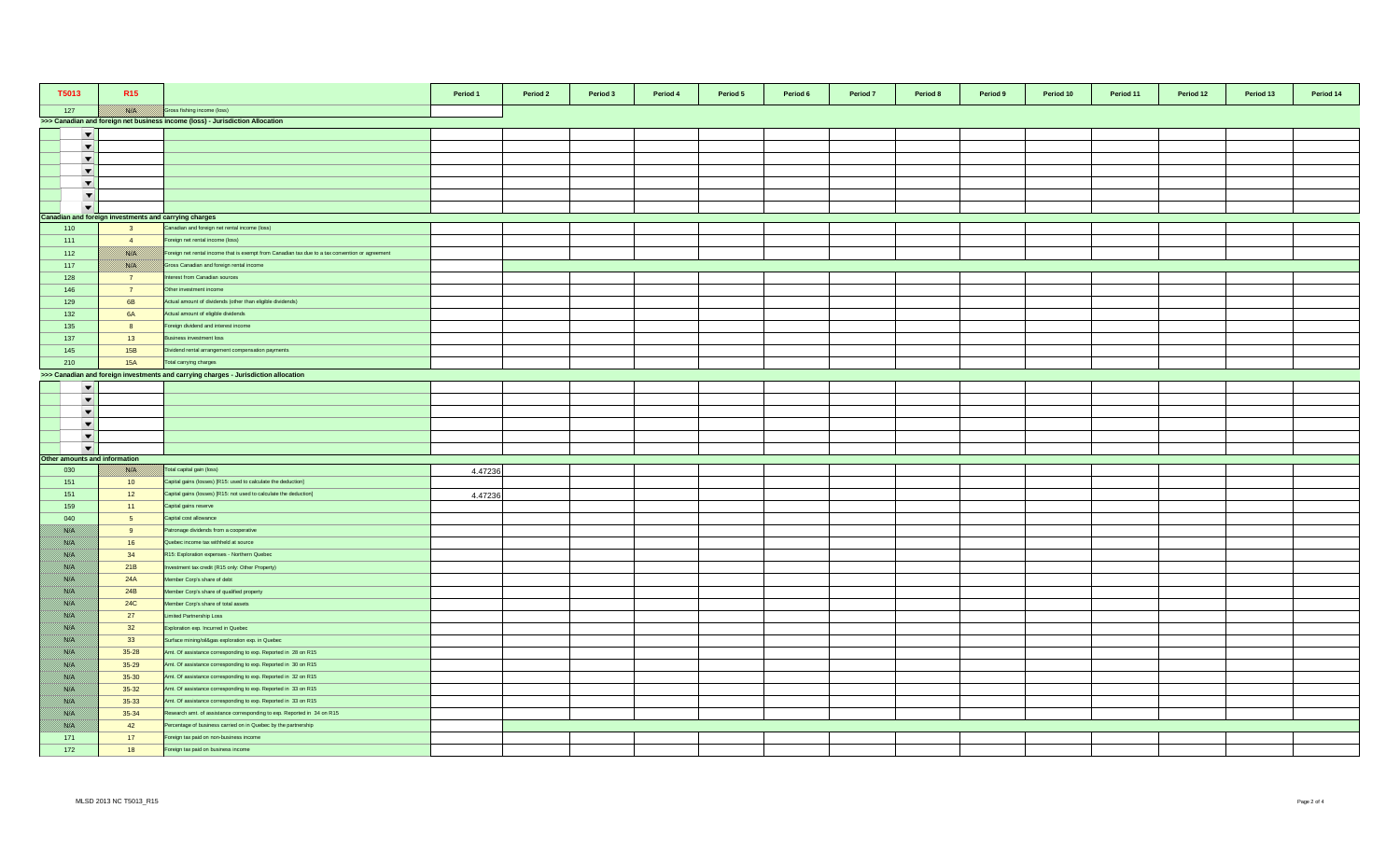| T5013                          | R <sub>15</sub> |                                                                       | Period 1 | Period 2 | Period 3 | Period 4 | Period 5 | Period 6 | Period 7 | Period 8 | Period 9 | Period 10 | Period 11 | Period 12 | Period 13 | Period 14 |
|--------------------------------|-----------------|-----------------------------------------------------------------------|----------|----------|----------|----------|----------|----------|----------|----------|----------|-----------|-----------|-----------|-----------|-----------|
| 173                            | 28              | Cdn Exploration Expenses (CEE)                                        |          |          |          |          |          |          |          |          |          |           |           |           |           |           |
| 174                            | 29              | Cdn Development expenses (CDE)                                        |          |          |          |          |          |          |          |          |          |           |           |           |           |           |
| 175                            | 30              | Cdn Oil and gas property exp (COPGE)                                  |          |          |          |          |          |          |          |          |          |           |           |           |           |           |
| 176                            | 31              | Foreign exploration and development expenses (FEDE)                   |          |          |          |          |          |          |          |          |          |           |           |           |           |           |
| 182                            | 19              | Eligible amount of charitable donations                               |          |          |          |          |          |          |          |          |          |           |           |           |           |           |
| 183                            | 20              | Eligible amount of cultural and ecological gifts                      |          |          |          |          |          |          |          |          |          |           |           |           |           |           |
|                                |                 | >>> Other amounts and information - Jurisdiction allocation           |          |          |          |          |          |          |          |          |          |           |           |           |           |           |
| $\overline{\phantom{a}}$       |                 |                                                                       |          |          |          |          |          |          |          |          |          |           |           |           |           |           |
| $\overline{\phantom{a}}$       |                 |                                                                       |          |          |          |          |          |          |          |          |          |           |           |           |           |           |
| $\overline{\phantom{a}}$       |                 |                                                                       |          |          |          |          |          |          |          |          |          |           |           |           |           |           |
| $\overline{\phantom{a}}$       |                 |                                                                       |          |          |          |          |          |          |          |          |          |           |           |           |           |           |
| $\overline{\phantom{a}}$       |                 |                                                                       |          |          |          |          |          |          |          |          |          |           |           |           |           |           |
| $\overline{\phantom{a}}$       |                 |                                                                       |          |          |          |          |          |          |          |          |          |           |           |           |           |           |
| $\overline{\phantom{a}}$       |                 |                                                                       |          |          |          |          |          |          |          |          |          |           |           |           |           |           |
| $\overline{\phantom{a}}$       |                 |                                                                       |          |          |          |          |          |          |          |          |          |           |           |           |           |           |
| $\blacktriangledown$           |                 |                                                                       |          |          |          |          |          |          |          |          |          |           |           |           |           |           |
|                                |                 | Renounced Canadian exploration and development expenses               |          |          |          |          |          |          |          |          |          |           |           |           |           |           |
| 190                            | 60              | Cdn exploration expense - renunciation                                |          |          |          |          |          |          |          |          |          |           |           |           |           |           |
| 191                            | 61              | Cdn development expense - renunciation                                |          |          |          |          |          |          |          |          |          |           |           |           |           |           |
| 192                            | <u> Karlin</u>  | Cdn exploration expense - assistance                                  |          |          |          |          |          |          |          |          |          |           |           |           |           |           |
| 193                            |                 | Cdn development expense - assistance                                  |          |          |          |          |          |          |          |          |          |           |           |           |           |           |
| 196                            |                 | Reduction - Portion subject int. free                                 |          |          |          |          |          |          |          |          |          |           |           |           |           |           |
| 194                            |                 | Amount - Exp qualifying for ITC                                       |          |          |          |          |          |          |          |          |          |           |           |           |           |           |
| 195                            | <u> ISSUS I</u> | mount - Portion subject int. free                                     |          |          |          |          |          |          |          |          |          |           |           |           |           |           |
| 197                            | <u> Karlin</u>  | BC - Expenses - Tax Credit                                            |          |          |          |          |          |          |          |          |          |           |           |           |           |           |
| 198                            |                 | SK - Expenses - Tax Credit                                            |          |          |          |          |          |          |          |          |          |           |           |           |           |           |
| 199                            |                 | MB - Expenses - Tax Credit                                            |          |          |          |          |          |          |          |          |          |           |           |           |           |           |
| 200                            | USSA S          | ON - Expenses - Tax Credit                                            |          |          |          |          |          |          |          |          |          |           |           |           |           |           |
| film an                        | 62              | Quebec Exploration Expense                                            |          |          |          |          |          |          |          |          |          |           |           |           |           |           |
| <u> Birth I</u>                | 63              | Quebec surface mining exploration or oil and gas exploration expenses |          |          |          |          |          |          |          |          |          |           |           |           |           |           |
| <u> British</u>                | 64              | Exploration expenses - Northern Quebec                                |          |          |          |          |          |          |          |          |          |           |           |           |           |           |
| <u> Wisselri</u>               | 65              | Security issues expenses                                              |          |          |          |          |          |          |          |          |          |           |           |           |           |           |
| 78. S                          | 66-60           | Amt. of assistance corresponding to exp. reported in 60               |          |          |          |          |          |          |          |          |          |           |           |           |           |           |
| film an                        | 66-61           | Amt. of assistance corresponding to exp. reported in 61               |          |          |          |          |          |          |          |          |          |           |           |           |           |           |
| <u>filman</u>                  | 66-62           | Amt. of assistance corresponding to exp. reported in 62               |          |          |          |          |          |          |          |          |          |           |           |           |           |           |
| <u> Biblioth</u>               | 66-63           | Amt. of assistance corresponding to exp. reported in 63               |          |          |          |          |          |          |          |          |          |           |           |           |           |           |
|                                | 66-64           | Amt. of assistance corresponding to exp. reported in 64               |          |          |          |          |          |          |          |          |          |           |           |           |           |           |
| <b>Tax Shelter Information</b> |                 |                                                                       |          |          |          |          |          |          |          |          |          |           |           |           |           |           |
| 201                            | 50              | lumber of units acquired                                              |          |          |          |          |          |          |          |          |          |           |           |           |           |           |
| 202                            | 51              | Cost per unit                                                         | 25.00000 |          |          |          |          |          |          |          |          |           |           |           |           |           |
| 203                            | 52              | Total cost of units                                                   |          |          |          |          |          |          |          |          |          |           |           |           |           |           |
|                                | 53              | imited-recourse amounts                                               |          |          |          |          |          |          |          |          |          |           |           |           |           |           |
| <u>    Kisiki </u>             | 54              | At-risk adjustment                                                    |          |          |          |          |          |          |          |          |          |           |           |           |           |           |
| 204                            | 55              | Other indirect reductions                                             |          |          |          |          |          |          |          |          |          |           |           |           |           |           |
|                                |                 | >>T5013 Other Information Boxes with no calculation - text and dates  |          |          |          |          |          |          |          |          |          |           |           |           |           |           |
| $\blacktriangledown$           |                 |                                                                       |          |          |          |          |          |          |          |          |          |           |           |           |           |           |
| $\blacktriangledown$           | film an         |                                                                       |          |          |          |          |          |          |          |          |          |           |           |           |           |           |